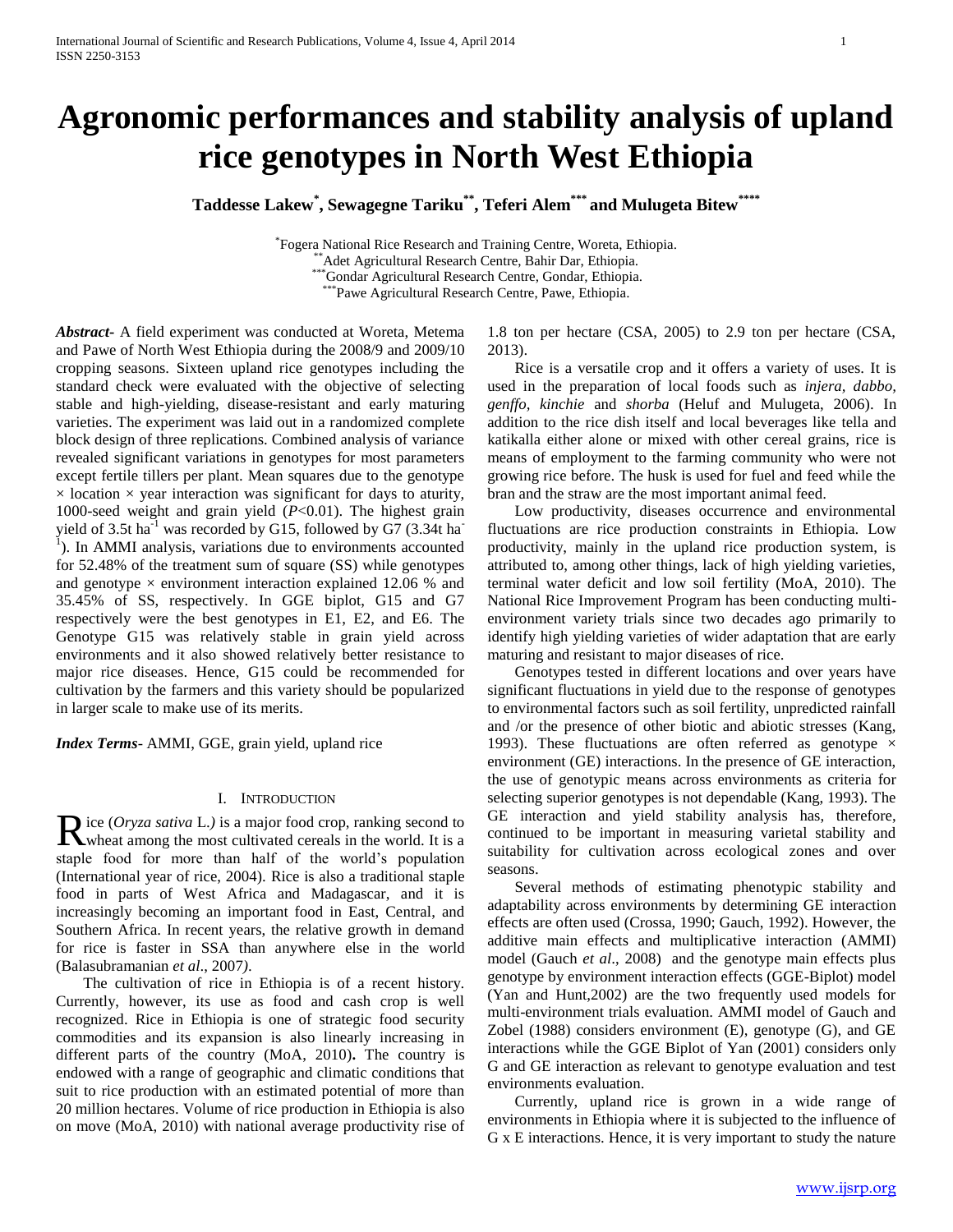and magnitude of G x E interaction and stability of upland rice genotypes tested across locations and over seasons. The present study was, therefore, undertaken to understand the nature and magnitude of GE interaction and to identify high yielding, widely and /or specifically adapted and early maturing upland rice genotypes that are resistant to major rice diseases in North West Ethiopia.

## II. MATERIALS AND METHODS

 A total of 16 advanced upland rice genotypes were used for this study. The genotypes comprised 'WAB450-24-2-2-P33-HB (G1), WAB880-SG6 (G2), WAB880-SG14(G3), WAB880- SG37(G4), WAB880-SG38(G5), WAB880-SG39(G6), WAB880-SG02(G7), WAB880-SG47(G8), WAB880-SG35(G9), WAB880-SG70(G10), WAB880-1-32-1-1-P2-HB(G11), WAB880-1-38-13-1-1P1-HB(G12), WAB960-B-11A1-1(G13),

WAB910-B-14AB-1(G14), WAB515-B-16A1-2(G15)' and 'AD01 (G16)' as standard check.

 The study was conducted over two seasons (2008 and 2009) at three rice research stations of Woreta, Metema and Pawe in North west Ethiopia (Table 1) under rainfed conditions between June and December. The location-year combinations represent six environments i.e Woreta 2008(E1), Metema 2008 (E2), Pawe 2008(E3), Woreta 2009(E4), Metema 2009 (E5), and Pawe 2009 (E6). At each location, trials were manual-planted in a randomized complete block design of three replications with seeding rate of 60 kg ha<sup>-1</sup>. Plot size was 5 m  $\times$  1.2 m with six rows for each entry. The spacing was 1.0 m, 0.30 m and 0.20 m between blocks, plots and rows, respectively. Fertilizer application was 46 kg N ha<sup>-1</sup> and 46 kg  $P_2O_5$  ha<sup>-1</sup>. The  $P_2O_5$  was applied all at planting while N was applied in three splits i.e 1/3 at planting, 1/3 at tillering and the remaining 1/3 at panicle initiation. Weeding was done by hand two to three times starting from 25-30 days after sowing depending on infestation level.

## **Table 1. Description of the test locations in North West Ethiopia**

| Location       | Latitude                                      | Longitude                           | Altitude    | Annual           | Mean temperature $({}^{O}C)$ | Soil type   |                      |
|----------------|-----------------------------------------------|-------------------------------------|-------------|------------------|------------------------------|-------------|----------------------|
|                |                                               |                                     | (m)         | rainfall<br>(mm) | Min.                         | Max.        |                      |
| Woreta         | $11^{\circ} 58' N$                            | $37^{\circ}$ 41' E                  | 1810        | 1300             | 11.5                         | 27.9        | Vertisol             |
| Metema<br>Pawe | $12^{\circ} 54^{\circ} N$<br>$11^{\circ}9'$ N | $36^{\circ} 15^{\circ}$ E<br>36°3'E | 750<br>1050 | 1100<br>1457     | 22<br>17.17                  | 29<br>32.75 | Vertisol<br>Cambisol |

 Data on days to 50% heading, days to 85% physiological maturity, panicle length(cm), plant height(cm), fertile tillers per plant, filled grains per panicle, %of filled grains per panicle, grain yield(g/plot) and 1000 seed weight(g) were collected from the middle four rows. Grain yield obtained on plot bases was converted into ton  $ha^{-1}$  and adjusted at 14% grain moisture content. Disease data were collected based on 0-9 scale following IRRI standard evaluation system (IRRI, 1996); where 0 stands for immune, 1 for highly resistant, 2 for resistant, 3 and 4 for moderately resistant, 5 and 6 for moderately susceptible, 7 for susceptible, and 8 and 9 highly susceptible. The grain yield and other agronomic parameters were subjected to analysis of variance using the SAS 2002 package. The yield data were also subjected to the Additive Main Effect and Multiplicative Interaction (AMMI) analysis using gene stat. The GGE biplot

analysis was also used for detecting the winner genotype at each environment.

### III. RESUSTS AND DISCUSSION

#### **1.1. Combined analysis of variance**

 The results of combined analysis of variance for grain yield and other agronomic parameters revealed highly significant  $(p<0.001)$  variation in main effects such as genotypes  $(G)$ , locations (L) and years (Y). Mean squares due to genotype  $\times$ location interaction was also significant for grain yield and 1000 seed weight  $(p<0.01)$  (Table 2).

## **Table 2: Mean square of grain yield and other agronomic parameters for 16 upland rice genotypes tested across locations and over years in Ethiopia**

|                |    | Mean squares        |                              |                             |                              |                             |
|----------------|----|---------------------|------------------------------|-----------------------------|------------------------------|-----------------------------|
| <b>Source</b>  | Df | days to<br>maturity | fertile tillers<br>per plant | filed grains<br>per panicle | grain yield<br>$(kgha^{-1})$ | $1000$ seed<br>weight $(g)$ |
| Replication    | 2  | $7.5$ ns            | 2.8 <sub>ns</sub>            | $142.3$ ns                  | 1416540.1*                   | $0.2$ ns                    |
| Genotype $(G)$ | 15 | $71.5***$           | 3.0 <sub>ns</sub>            | $691.6**$                   | 1596938.4***                 | $17.5***$                   |
| Location $(L)$ | 2  | 34128.8***          | $77.0***$                    | 7598.7***                   | 34810637.3***                | $41.6***$                   |
| Year $(Y)$     |    | 975.***             | $32.3***$                    | $3476.4***$                 | 12686814.5***                | $161.0***$                  |
| $G\times L$    | 30 | 9.4 <sub>ns</sub>   | $2.1$ ns                     | 319.6 <sub>ns</sub>         | 1085539.8**                  | $4.6**$                     |
| $G\times Y$    | 15 | $43.5***$           | 1.7 <sub>ns</sub>            | 390.5 <sub>ns</sub>         | 962597.7*                    | $5.6**$                     |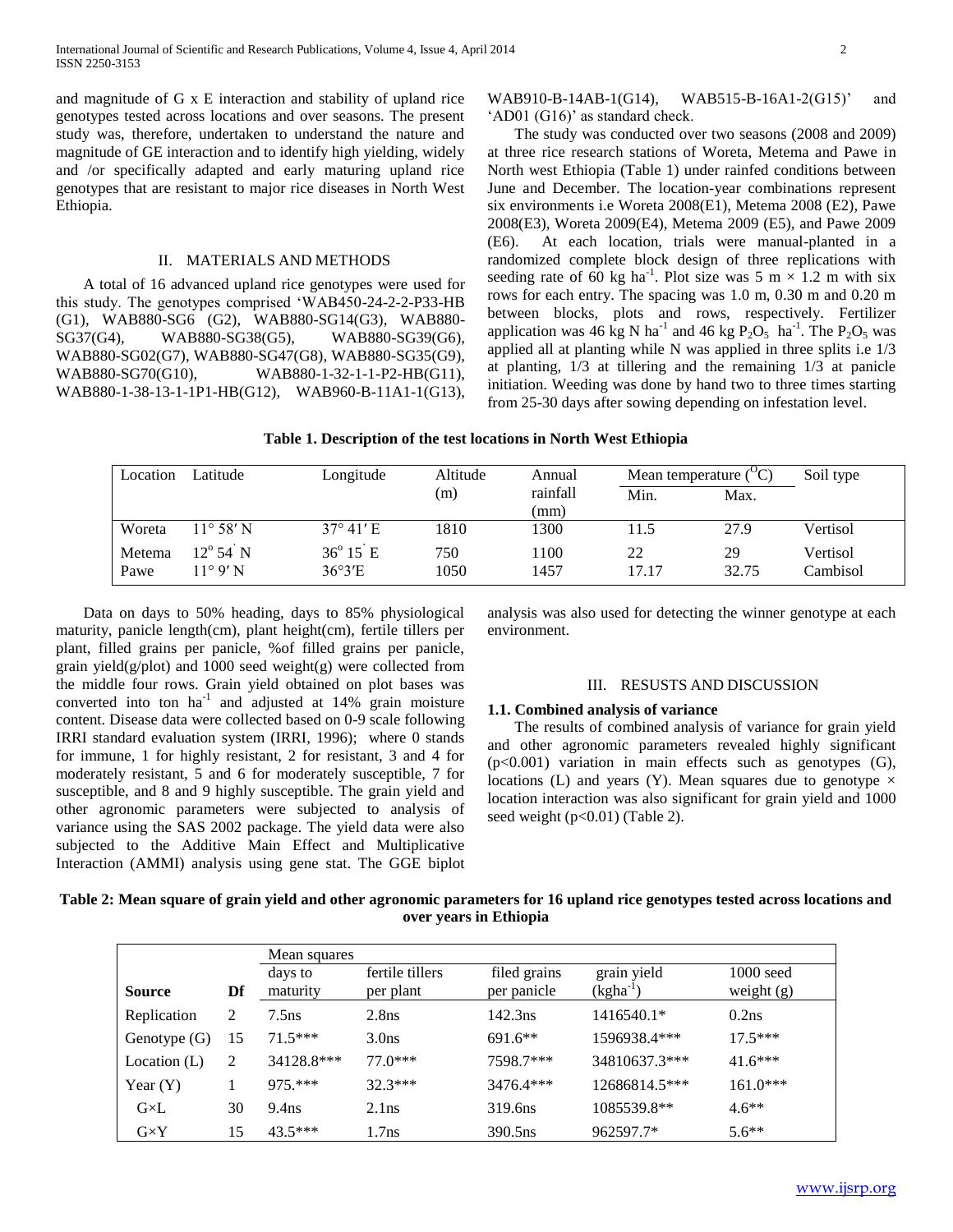| $L\times Y$         |      | $319.8***$ | $19.0***$ | 33525.4*** | $10961325.5***$ | $90.7***$ |
|---------------------|------|------------|-----------|------------|-----------------|-----------|
| $G\times L\times Y$ | 30   | $14.4**$   | .4ns      | 411.0ns    | 780015.1**      | $5.2**$   |
| Error               | 190. | 8.3        |           | 302.8      | 54610.5         | າ າ       |

\*, \*\*, \*\*\*= Significant at p<0.05, p<0.01 and p<0.001, respectively ns= non-significant

The genotype  $\times$  location  $\times$  year interaction showed significant variation for days to maturity 1000, grain yield and thousand seed weight  $p<0.01$ ) (Table 2). AMMI analysis of variance for grain yield revealed that effects due to environments, genotypes and their interaction were significant (P<0.001) indicating that environments were divers and genotypes respond variably (Table 3). Of the treatment sum of square (SS), only 52.48% was explained by the environment while 12.06% and 35.45% was justified by the genotype and GE interactions, respectively (Table 3). A large SS for environments indicated that the environments were so diverse, with large differences among environmental means. Naveed *et al*. (2007) reported that environments accounted for the largest proportion followed by GE interactions and genotypes. In the present study, the magnitude of GE interaction sum of squares was nearly 3 times larger than that of genotypes, indicating substantial differences in genotypic response across test environments (Table 3).

## **Table 3. AMMI analysis of variance for grain yield (t ha -1 ) of 16 upland rice genotypes tested at six environments in Ethiopia**

| Source            | Df  | Sum of<br>Squares | Mean<br>squares | Variation        |
|-------------------|-----|-------------------|-----------------|------------------|
|                   |     |                   |                 | Explained<br>(%) |
| Total             | 287 | 305181921         | 1063352         |                  |
| <b>Blocks</b>     | 12  | 39395722          | 3282977***      |                  |
| <b>Treatments</b> | 95  | 198589499         | 2090416***      |                  |
| Genotypes         | 15  | 23955182          | 1597012***      | 12.06            |
| (G)               |     |                   |                 |                  |
| Environments      | 5   | 104228646         | 20845729***     | 52.48            |
| (E)               |     |                   |                 |                  |
| $G \times E$      | 75  | 70405671          | 938742***       | 35.45            |
| <b>IPCA</b> 1     | 19  | 40426920          | 2127733***      | 57.42            |
| <b>IPCA 2</b>     | 17  | 15844038          | 932002***       | 22.50            |

| IPCA 3    | 15.  | 8408183  | 560546NS | 11.94 |
|-----------|------|----------|----------|-------|
|           | 11   | 1239553  | 112687NS | 1.76  |
| Residuals |      |          |          |       |
| Error     | 180. | 67196699 | 373315   |       |
|           |      |          |          |       |

IPCA= Interaction principal component analysis axes, NS= nonsignificant

 Based on AMMI analysis, IPCA1 and IPCA2 were highly significant (P<0.001), capturing 57.42% and 22.5% of the total interaction SS, respectively. The IPCA3 explained a further 11.94% of interaction SS. Guach and Zobel (1988) reported that AMMI with only the first two interaction principal component axes was the best model for prediction assessment. On the other hand, Sivapalan *et al*. (2000) recommended a predictive AMMI model with the first four interaction principal component axes. In the present study, however, even IPCA3 was not significant and hence was not relevant for prediction assessment. Therefore, the interaction of the 16 upland rice genotypes with six environments was best predicted by the first two principal components axes of genotypes and environments.

## **1.2. Agronomic performances and disease reaction**

 The agronomic performances and disease reactions of 16 upland rice genotypes is shown on Table 4, 5 and 6. In genotypes, mean grain yield ranged from 2.22 t ha<sup>-1</sup> (G12) to 3.5  $\tan \frac{1}{1}$  (G15). Only two genotypes; G 7(3.33 tha<sup>-1</sup>) and G15 (3.50 tha<sup>-1</sup>) significantly out yielded the check G16  $(2.69 \text{ tha}^{-1})$  (Table 6). Compared to the check, G15, G14 and G7 were early maturing genotypes (Table.4). Based on diseases reaction, genotypes exhibited immune to moderately resistant (0.2-3) reactions to major rice disease such as leaf blast, panicle blast, brown spot and bacterial leaf blight (Table.5) which implied these genotypes, especially G15 and G7 with best combined mean yield, could be grown across locations with insignificant yield loss.

| Genotypes      | 85%<br>Days to<br>maturity | Panicle length Plant height<br>(cm) | (cm) | tillers/<br>Fertile<br>plant | Filled<br>grains/<br>panicle | 1000<br>seed wt. $(g)$ |
|----------------|----------------------------|-------------------------------------|------|------------------------------|------------------------------|------------------------|
| G1             | 118.8                      | 19.0                                | 94.6 | 6.55                         | 100.5                        | 27.0                   |
| G <sub>2</sub> | 114.3                      | 18.9                                | 91.2 | 5.58                         | 101.4                        | 28.6                   |
| G <sub>3</sub> | 114.7                      | 19.8                                | 93.8 | 6.03                         | 104.8                        | 28.6                   |
| G4             | 116.1                      | 20.3                                | 96.0 | 5.83                         | 101.3                        | 27.8                   |
| G5             | 114.8                      | 20.4                                | 88.8 | 6.03                         | 111.8                        | 27.1                   |
| G6             | 113.7                      | 19.6                                | 92.4 | 5.88                         | 107.9                        | 27.1                   |
| G7             | 116.2                      | 19.6                                | 87.7 | 6.34                         | 102.6                        | 28.6                   |
| G8             | 113.7                      | 19.7                                | 90.9 | 6.13                         | 103.5                        | 29.1                   |
| G9             | 115.4                      | 20.5                                | 91.6 | 6.27                         | 99.9                         | 27.8                   |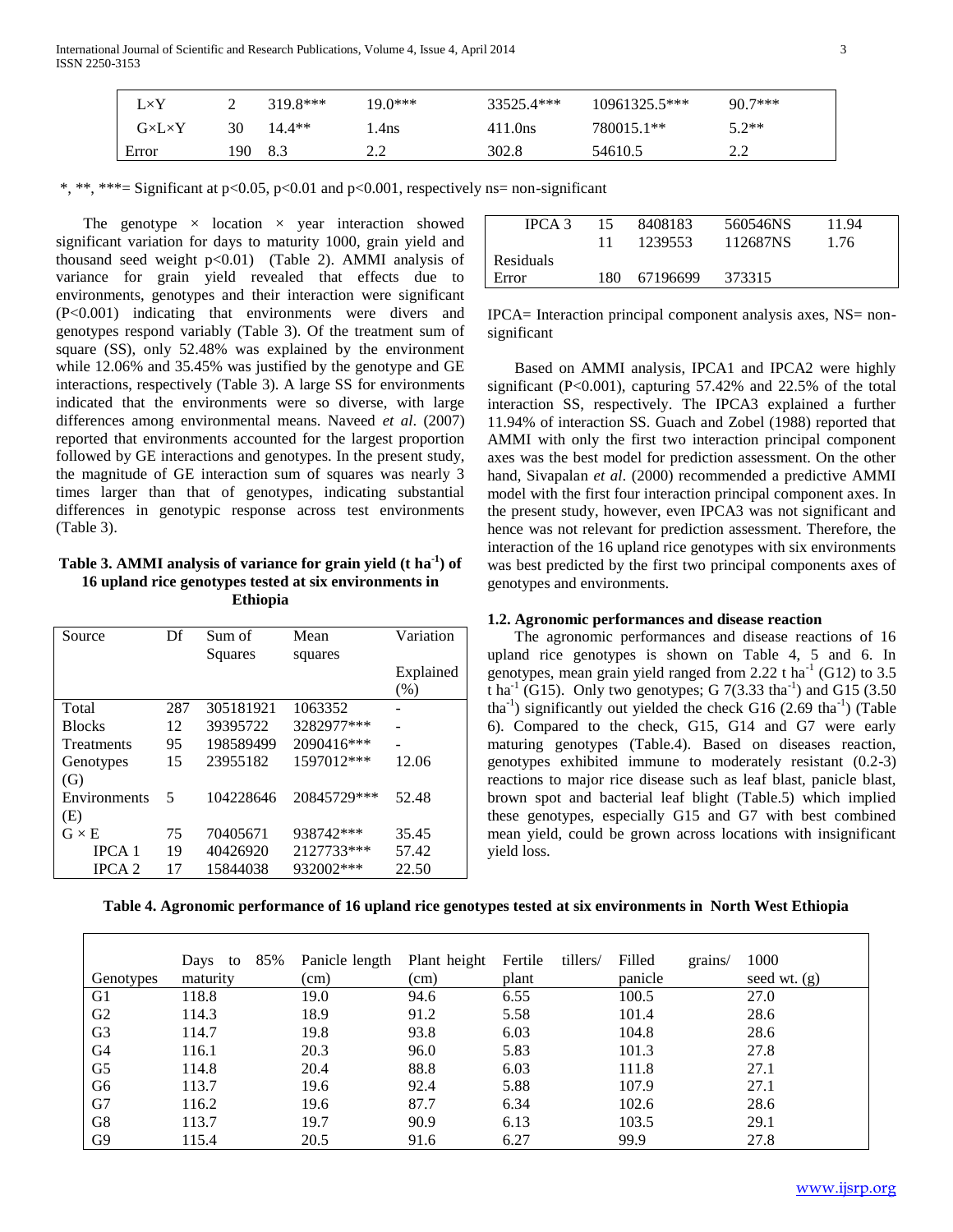International Journal of Scientific and Research Publications, Volume 4, Issue 4, April 2014 4 ISSN 2250-3153

| G10        | 117.7 | 18.8 | 90.3  | 6.10  | 92.4  | 26.5 |
|------------|-------|------|-------|-------|-------|------|
| G11        | 115.4 | 29.2 | 92.4  | 6.55  | 96.9  | 27.0 |
| G12        | 117.9 | 19.3 | 92.9  | 6.98  | 91.9  | 27.8 |
| G13        | 114.3 | 18.3 | 92.7  | 6.04  | 113.3 | 29.7 |
| G14        | 112.2 | 18.1 | 78.4  | 6.01  | 96.7  | 26.0 |
| G15        | 112.7 | 18.7 | 79.8  | 6.03  | 108.6 | 27.8 |
| G16(check) | 118.4 | 19.8 | 100.6 | 6.93  | 98.6  | 27.6 |
| Mean       | 115.4 | 20.0 | 90.9  | 6.2   | 102.0 | 27.8 |
| CV(%)      | 2.5   | 30.8 | 9.42  | 21.56 | 17.07 | 5.3  |
| LSD(0.05)  | 1.8   | NS   | 5.6   | NS    | 11.4  | 0.9  |

NS= not significant

 In this study, except G15 which ranked first in three environments (E2, E5 and E6), different genotypes produced the highest grain yield in different environments. Genotypes G14, G2, and G7 for instance, possessed the highest mean yield in environments E1 (Woreta208), E3 (Pawe2008), and E4 (Woreta 2009), respectively (Table 6). On the other hand, most genotypes performed well at E3 and E6 which might be attributed to uniform rain fall distribution and favorable air temperature in the growing seasons.

| Genotypes      | Leaf blast | Panicle blast | Brown spot | Bacterial leaf blight |
|----------------|------------|---------------|------------|-----------------------|
| G1             | 3.0        | 1.0           | 2.7        | 2.0                   |
| G2             | 1.0        | 1.0           | 2.3        | 2.0                   |
| G <sub>3</sub> | 1.6        | 1.0           | 2.0        | 1.6                   |
| G4             | 1.6        | 1.0           | 3.0        | 2.0                   |
| G <sub>5</sub> | 1.6        | 1.0           | 2.7        | 2.0                   |
| G <sub>6</sub> | 1.0        | 1.0           | 2.3        | 2.0                   |
| G7             | 0.4        | 1.0           | 2.0        | 1.3                   |
| G8             | 1.3        | 0.6           | 2.3        | 2.3                   |
| G <sub>9</sub> | 3.0        | 2.3           | 2.7        | 2.0                   |
| G10            | 2.3        | 1.0           | 3.0        | 2.0                   |
| G11            | 2.6        | 2.3           | 3.0        | 2.0                   |
| G12            | 2.3        | 1.6           | 3.0        | 2.0                   |
| G13            | 1.0        | 1.0           | 2.3        | 2.0                   |
| G14            | 0.6        | 1.0           | 2.3        | 1.3                   |
| G15            | 0.5        | 0.2           | 1.3        | 1.2                   |
| G16(check)     | 2.3        | 2.3           | 3.0        | 2.0                   |
| Mean           | 1.6        | 1.2           | 2.5        | 1.9                   |

**Table 6. Grain yield (t ha-1 ) performance of 16 upland rice genotypes tested across six environments in North West Ethiopia**

|                | Environments |                |      |      |                |      |            |                |
|----------------|--------------|----------------|------|------|----------------|------|------------|----------------|
| Genotypes      | E1           | E <sub>2</sub> | E3   | E4   | E <sub>5</sub> | E6   | Mean yield | Rank           |
| G <sub>1</sub> | 2.71         | 2.41           | 3.34 | 2.19 | 2.11           | 4.20 | 2.83       | 10             |
| G2             | 3.16         | 2.14           | 4.46 | 2.03 | 1.68           | 3.96 | 2.91       | 7              |
| G <sub>3</sub> | 4.27         | 2.48           | 3.95 | 2.30 | 2.46           | 2.81 | 3.05       | 3              |
| G4             | 4.15         | 2.47           | 3.24 | 2.34 | 2.25           | 3.08 | 2.92       | 6              |
| G <sub>5</sub> | 2.54         | 1.99           | 3.52 | 1.89 | 1.58           | 3.78 | 2.55       | 14             |
| G <sub>6</sub> | 3.36         | 2.58           | 3.64 | 2.41 | 2.32           | 3.94 | 3.04       | 4              |
| G7             | 4.28         | 2.99           | 3.34 | 3.42 | 2.34           | 3.64 | 3.34       | $\overline{2}$ |
| G8             | 3.69         | 2.10           | 4.04 | 2.39 | 1.40           | 3.25 | 2.81       | 12             |
| G9             | 3.57         | 2.34           | 3.63 | 2.18 | 2.30           | 2.94 | 2.83       | 10             |
| G10            | 4.21         | 2.32           | 3.34 | 1.51 | 2.33           | 3.67 | 2.89       | 9              |
| G11            | 1.49         | 2.24           | 3.78 | 2.31 | 2.23           | 3.52 | 2.59       | 13             |
| G12            | 1.03         | 2.08           | 2.49 | 1.44 | 2.44           | 3.81 | 2.21       | 15             |
| G13            | 3.87         | 2.52           | 2.99 | 1.42 | 2.91           | 3.70 | 2.90       | 8              |
| G14            | 4.81         | 2.48           | 2.76 | 1.67 | 2.46           | 3.46 | 2.94       | 5              |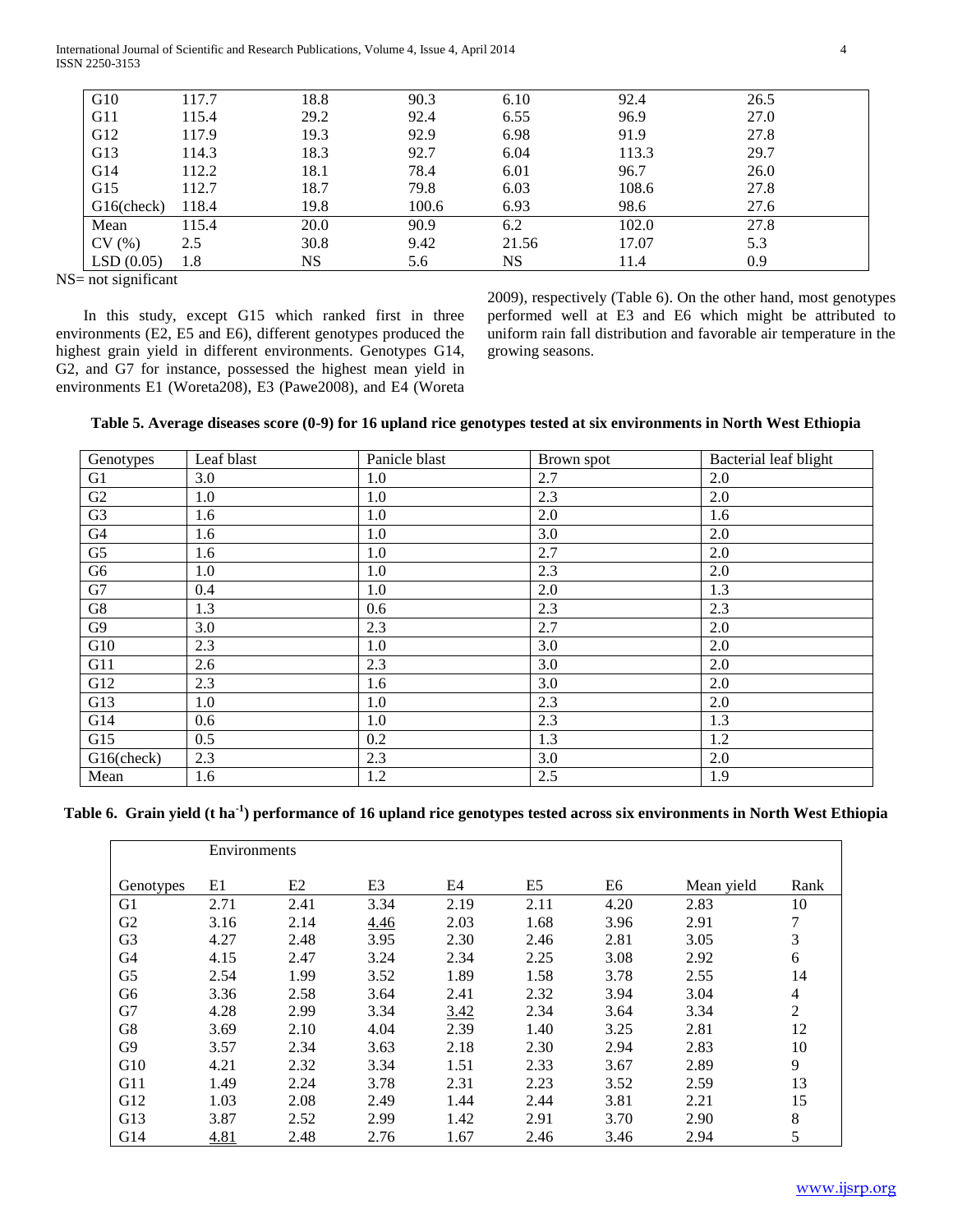International Journal of Scientific and Research Publications, Volume 4, Issue 4, April 2014 5 ISSN 2250-3153

| $\sim$ 1 $\sim$<br>UIJ       | 255<br>ر. ر.               | $\blacksquare$<br><u>.</u>             | 4.09          | 2.88                     | າ ດາ<br><u>.UJ</u> | $\bigcap$<br><u>4.JJ</u> | 3.50                           |                |
|------------------------------|----------------------------|----------------------------------------|---------------|--------------------------|--------------------|--------------------------|--------------------------------|----------------|
| $\sim$ check $\sim$<br>UILUN | $\sim$<br>3.0 <sub>1</sub> | $\cap$ $\cap$ $\subset$<br>ረ ሱ<br>2.00 | $\sim$<br>ر ب | $\Omega$<br>سترین        | າ າດ<br>رىن        | 2.96                     | 2.69                           | . . <i>. .</i> |
| Mean                         | $\sim$ $\sim$<br>3.30      | $\Lambda$<br>$\overline{a}$            | 3.48          | 1 <sub>7</sub><br>$\sim$ | 2.26<br>4.40       | 3.56                     | n 07<br>$\sim$ $\sim$ $\prime$ |                |

E1=Woreta2008, E2=Metema2008, E3=Pawe2008, E4=Woreta2009, E5=Metema2009, and E6=Pawe2009

#### **1.3. GGE-biplot analysis**

 GGE biplot best identifies G x E interaction pattern of multienvironment data and clearly shows which variety performs best in which environments. In the present study, the first principal component axis (PC1) explained 33.93 % of total variation while PC2 explained 25.83%. Thus, the two axes together accounted for 59.76 % of the GGE variation for grain yield (Figure 1, 2, 3 and 4). The GGE biplot results are presented in three sections. The first section presents the results of "which won-where" to identify the best genotypes for each environment. And the second section deals with the results of ideal genotype and mean performance and stability' while the third section presents results of 'test environments relationship' (discriminating power and representativeness of the test environments).

### **1.3.1. Which-won-where pattern analysis**

 In the which-won-where concept of GGE biplot, genotype markers furthest from the biplot origin are connected with straight lines to form a polygon such that markers of all other genotypes are contained in the polygon. To each side of the polygon, a perpendicular line, starting from the origin of the biplot is drawn and extended beyond the polygon so that the biplot is divided into several sectors. The markers of test environments are separated into different sectors and the genotype at the vertex for each sector is the winner genotype at environments included in that sector.

 According to the biplot in Figure 1, the vertex genotypes were G15, G13, G12 and G8. These genotypes were the best or the poorest genotypes in some or all of the environments because they were farthest from the origin of the biplot (Yan and Kang, 2003). In this biplot, environments are also divided into different sectors. The first sector represents E1, E2 and E4; with genotype G15 as the best yielder genotype and the second sector represents E5 and E6; with genotype G13 as the most favorable while the third sector represents E3; with genotype G8 as the winner genotype. The other vertex genotype, G12 which was located far away from all of test environments, implied that it did not yield well at any of the test environments (Figure 1).



**Figure 1. GGE biplot of 16 rice genotypes for grain yield based on which won where pattern**

#### **1.3.2. Mean performance and stability analysis**

 Ranking of sixteen upland rice genotypes based on mean yield performance and stability is presented in Figure 2. The single arrow line passing through the biplot origin and the average environment indicated by the small circle is the average

environments coordinate (AEC) axis, which is defined by the average PC1 and PC2 scores of all environments (Yan and Kang, 2003). This line points towards higher mean yield across environments. Hence, in the present biplot, G15 produced the highest mean yield while genotypes G7, G3, G4, G6 and G9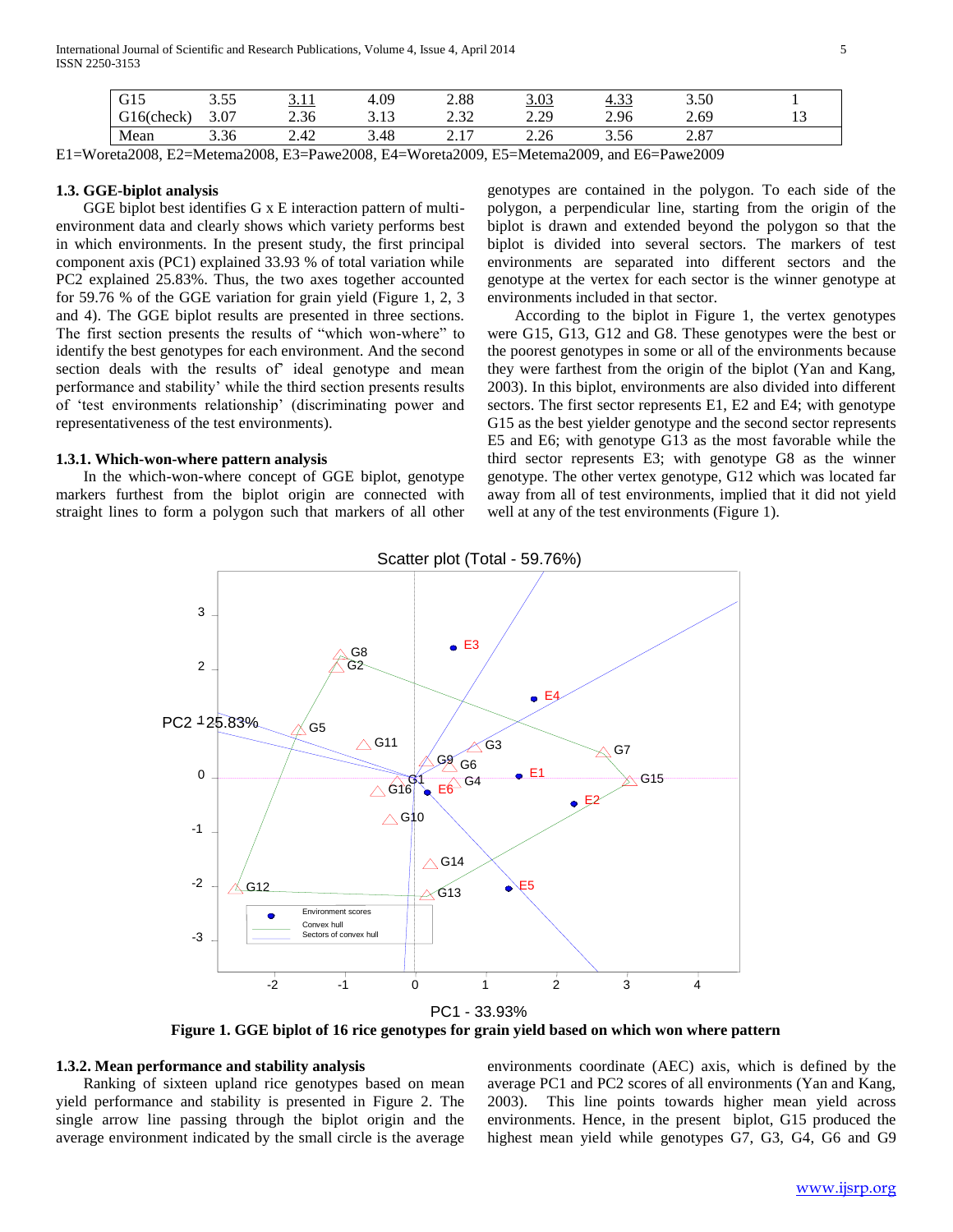greater GE interaction and poor stability or vice versa (Kaya *et al*., 2006). Thus, the genotypes with the highest yield performance and relatively better stability were G15, G7, G3, G4, G6 and G9. Conversely, genotypes G14, G13, G11, G2, G8 and G5 were not only low yielding but also less stable (Figure 2).



**Figure 2. Average-environment coordination (AEC) view of the GGE biplot for ranking of 16 rice genotypes based mean yield performance and stability**

## **1.3.3. Genotypes relative to ideal genotype and test environments relationship**

 The ideal genotype and comparison of other genotypes with ideal genotype is presented in Figure 3. An ideal genotype should have the highest mean performance and be absolutely stable (Yan and Kang, 2003). Such an ideal genotype is defined by having the greatest vector length of the high-yielding genotypes and with zero GE interaction, as represented by an arrow pointing to it (Figure 3). A particular genotype is more desirable if it is located closer to the ideal genotype. Accordingly, genotype G7 and G15 are located closer to the ideal genotype and therefore, they are most desirable of all the tested genotypes. Genotypes G3, G4 and G6 are the next desirable genotypes in that order while the rest genotypes are not desirable (Figure 3).

 Figure 4 shows summary of the interrelationships among the six test environments. The lines that connect the biplot origin and the markers of the environments are called environment vectors. Favorable test environments should have large PC1 scores (more discriminating of the genotypes) and near-zero PC2 scores (more representative of an average environment) (Yan, 2001). Based on this argument, environment E2 had large PC1 score and relatively smaller PC2 score and hence it best discriminates genotypes and most representative test environment. Environment E1 is most representative as it had near zero PC2 score but less discriminating ability compared to E2. On the other hand, E3 and E5 had good discriminating ability but not representative (Figure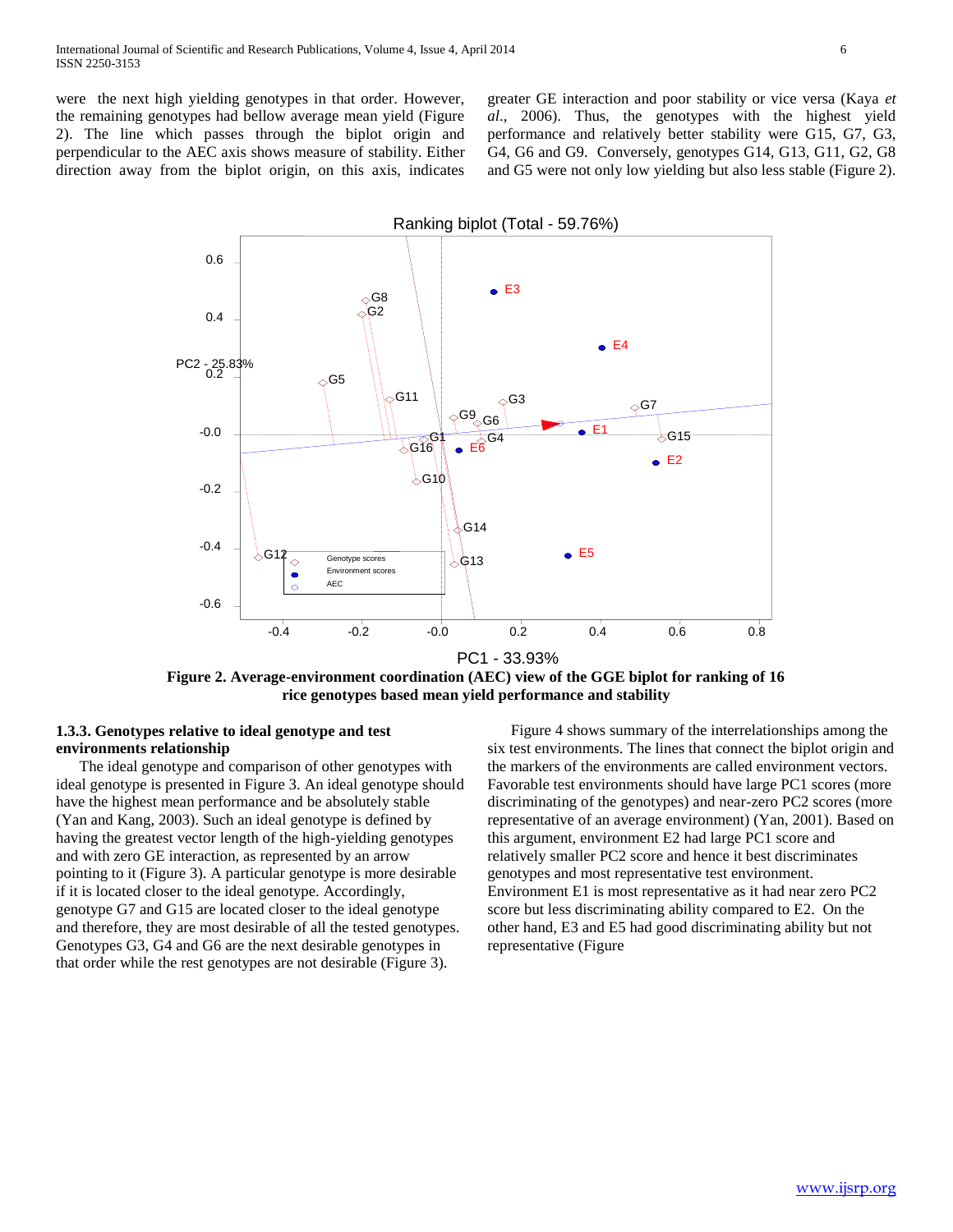

**Figure 3. GGE biplot of ideal genotype and comparison of the genotypes with the ideal genotype**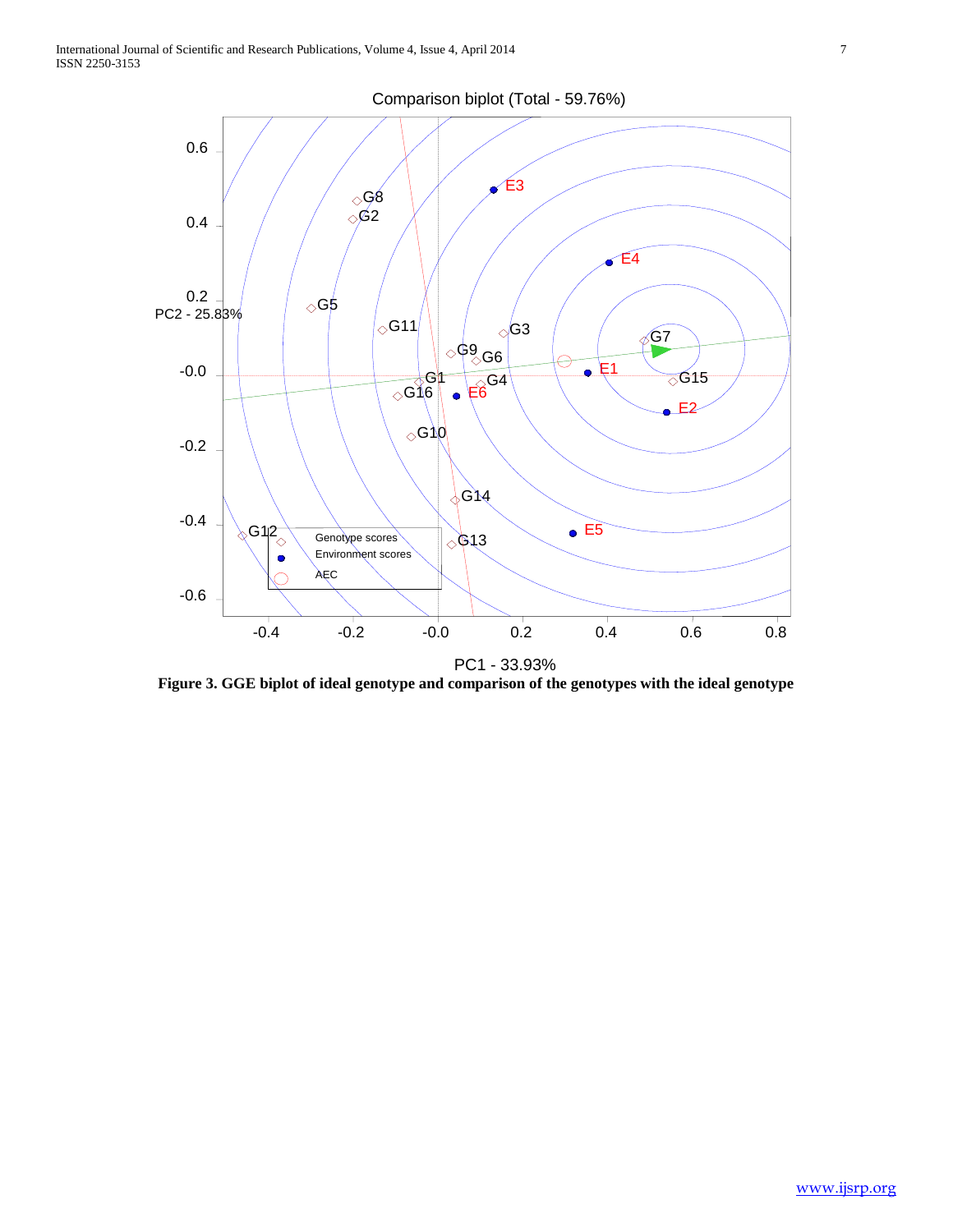



**Figure 4. Vector view of GGE biplot for relationships among six test environments**

#### IV. CONCLUSION

 The combined analysis of variance revealed significant variations in genotypes, locations, years and their interactions. In AMMI analysis of variance, the magnitude of genotype by environment interaction for grain yield of 16 upland rice genotypes tested across six environments was larger than genotype main effect but smaller than that of the environment main effect signifying the deferential response of genotypes to the test environments. Genotypes showed immune to moderate resistance to major rice disease such as blast, brown spot and bacterial leaf blight.

 In GGE biplot analysis, winner genotypes at each sector, performance and stability of genotypes were clearly investigated. Relationships among test environments were also observed. Based on the analysis, genotypes G15 and G7 were the first and second high yielding genotypes, respectively in E1, E2 and E4. Genotypes G15, G7, G3, G4, G6 and G9 were the highest yielding and most stable genotypes. The two genotypes, G7 and G15 were the closest to the ideal genotype and may be considered as the best genotypes. Hence, the present result suggested that G15 followed by G7 could be recommended for

production in agro-ecologies it was tested and other areas of similar conditions.

#### ACKNOWLEDGMENT

 The authors would like to acknowledge the financial support by the National Rice research Program and East Africa Agriculture Productivity Project (EAAPP). The authors also appreciate and acknowledge the contribution of rice team at Adet, Pawe and Gondar research centers in trial management and data collection.

#### **REFERENCES**

- [1] BalasubramanianV, M. Sie, R. J. Hijmans and K. Otsuka. 2007. Increasing rice production in Sub-Saharan Africa: challenges and opportunities. Advances in Agronomy, 94:55-133.
- [2] CSA. 2005. Agricultural sample survey 2004/2005. Report on area and production of major crops. Central Statistical Agency of Ethiopia, Addis Ababa, Ethiopia.
- [3] CSA. 2013. Agricultural sample survey 2012/2013. Report on area and production of major crops. Central Statistical Agency of Ethiopia, Addis Ababa, Ethiopia.